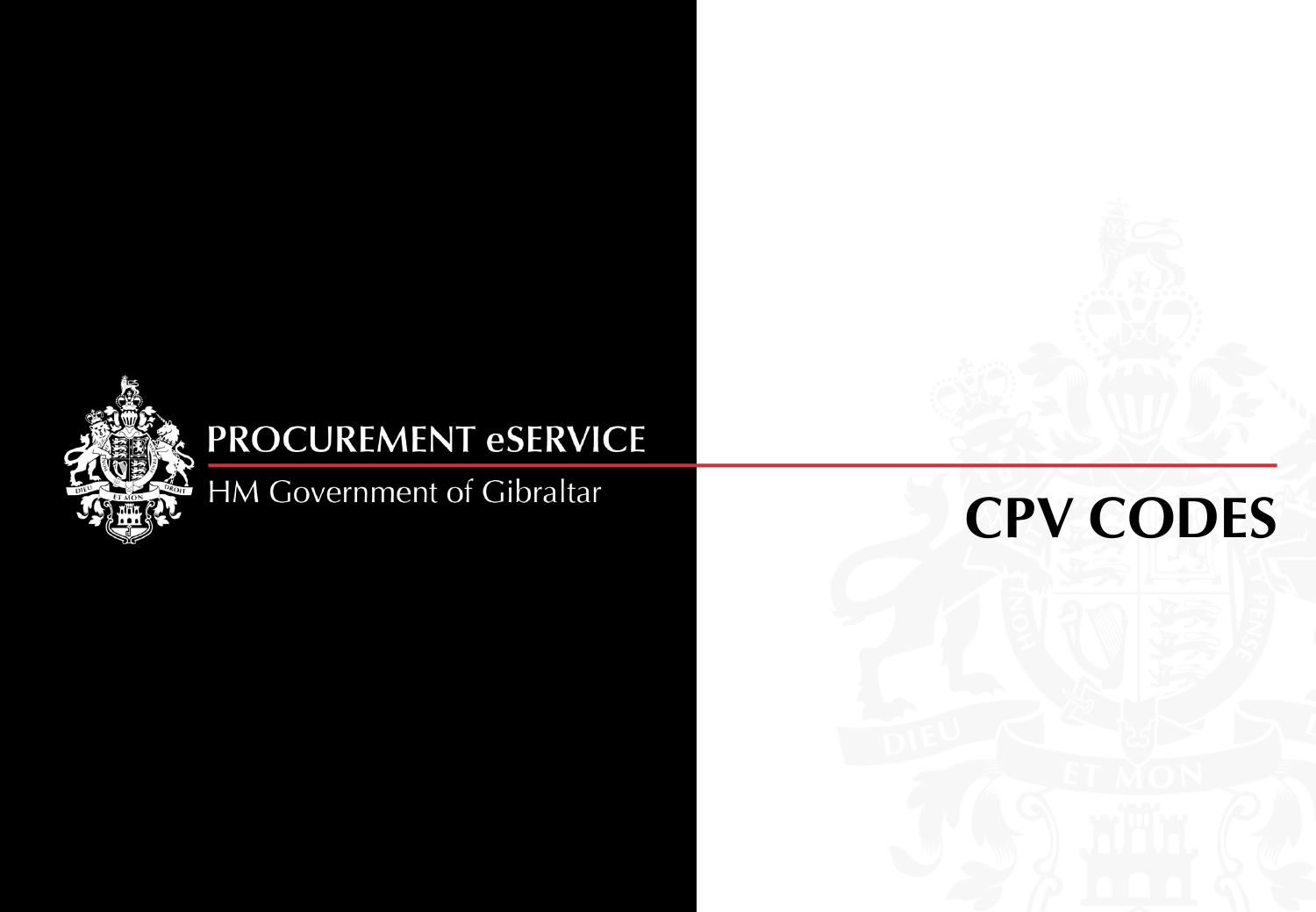

# Content

- **COMMON PROCUREMENT VOCABULARY (CPV) CODES**
- **DESCRIPTION AND STRUCTURE OF CPV CODES**
- **INSTRUCTIONS FOR SELECTING CPV CODES DURING REGISTRATION**
- **CPV CODES AFTER REGISTRATION**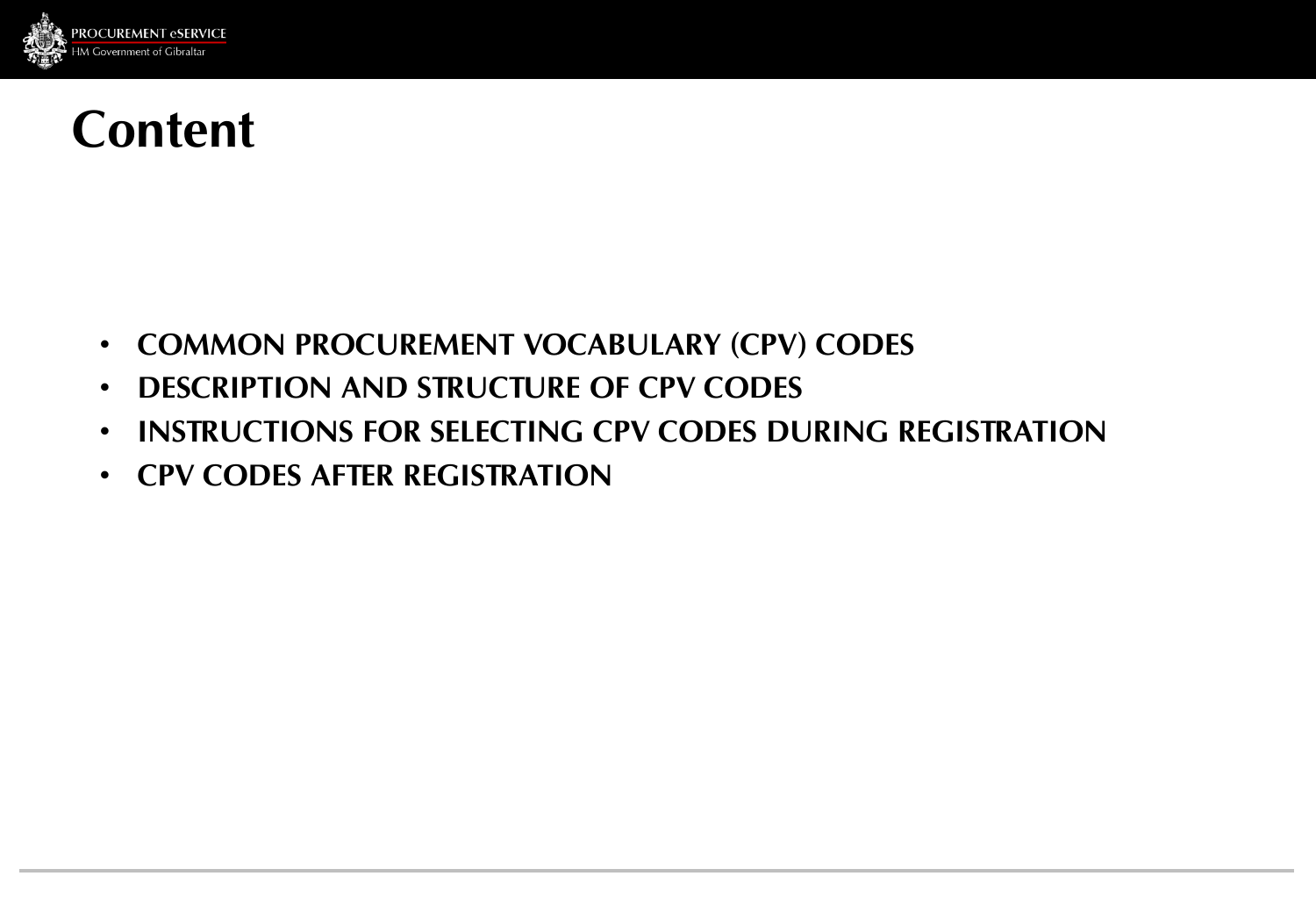

HM Government of Gibraltar

# COMMON PROCUREMENT VOCABULARY (CPV) CODES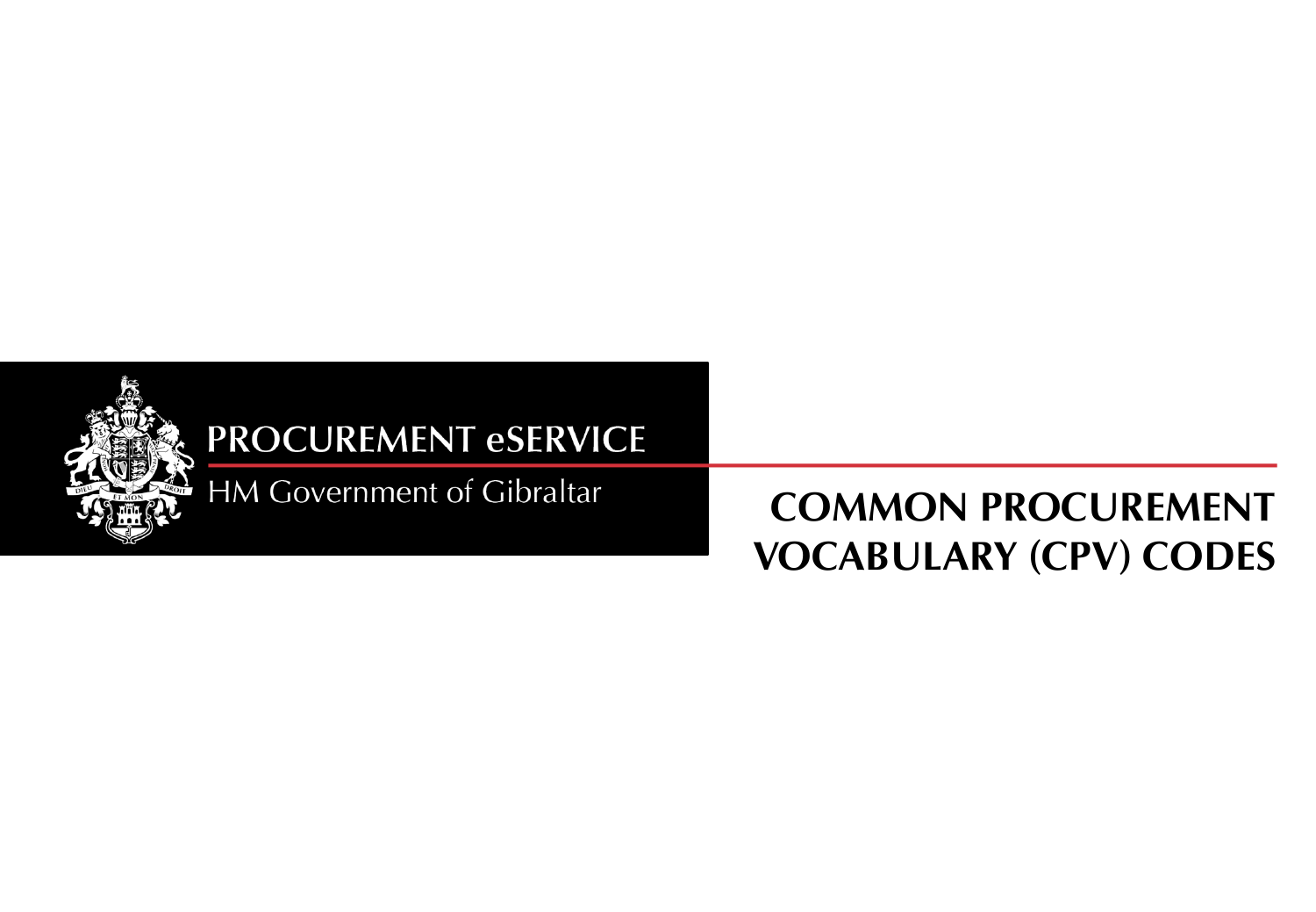

#### **COMMON PROCUREMENT VOCABULARY (CPV) CODES**

The Common Procurement Vocabulary are standard codes that have been developed by the European Union. The CPV provides a unified classification system that describes to potential Public Sector Buyers the goods or services that Suppliers are providing. As of 01<sup>st</sup> February 2006, the use of CPV became mandatory for Contracting Authorities. Therefore, by using CPV codes, all suppliers registered with HM Government of Gibraltar's Procurement eService Portal are a part of a supplier network that is compatible with the United Kingdom and Europe. It allows suppliers to define exactly what they provide by selecting as many CPV codes as they wish.

**It is mandatory that at least one CPV Code is chosen. However, should a supplier not be specific,** it may not receive email notifications for goods, services and works that it trades in as the system **will generate automatic email notifications based on their selection. Therefore, it is recommended that a Supplier be as specific as possible and select as many CPV codes as applicable.**

**If you encounter difficulties, please contact the Procurement Office team who will provide any assistance necessary.**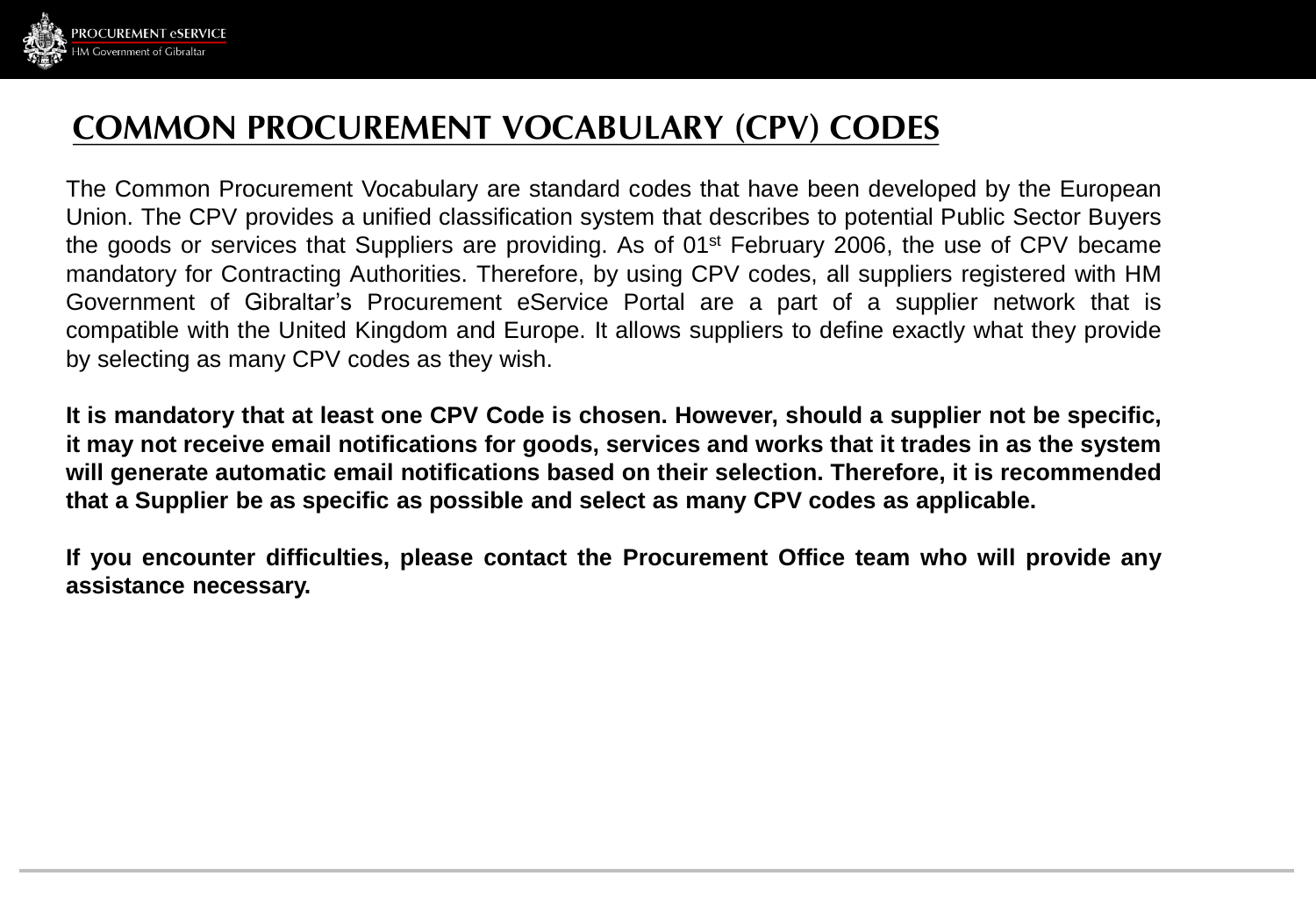

HM Government of Gibraltar

### DESCRIPTION AND STRUCTURE OF CPV CODES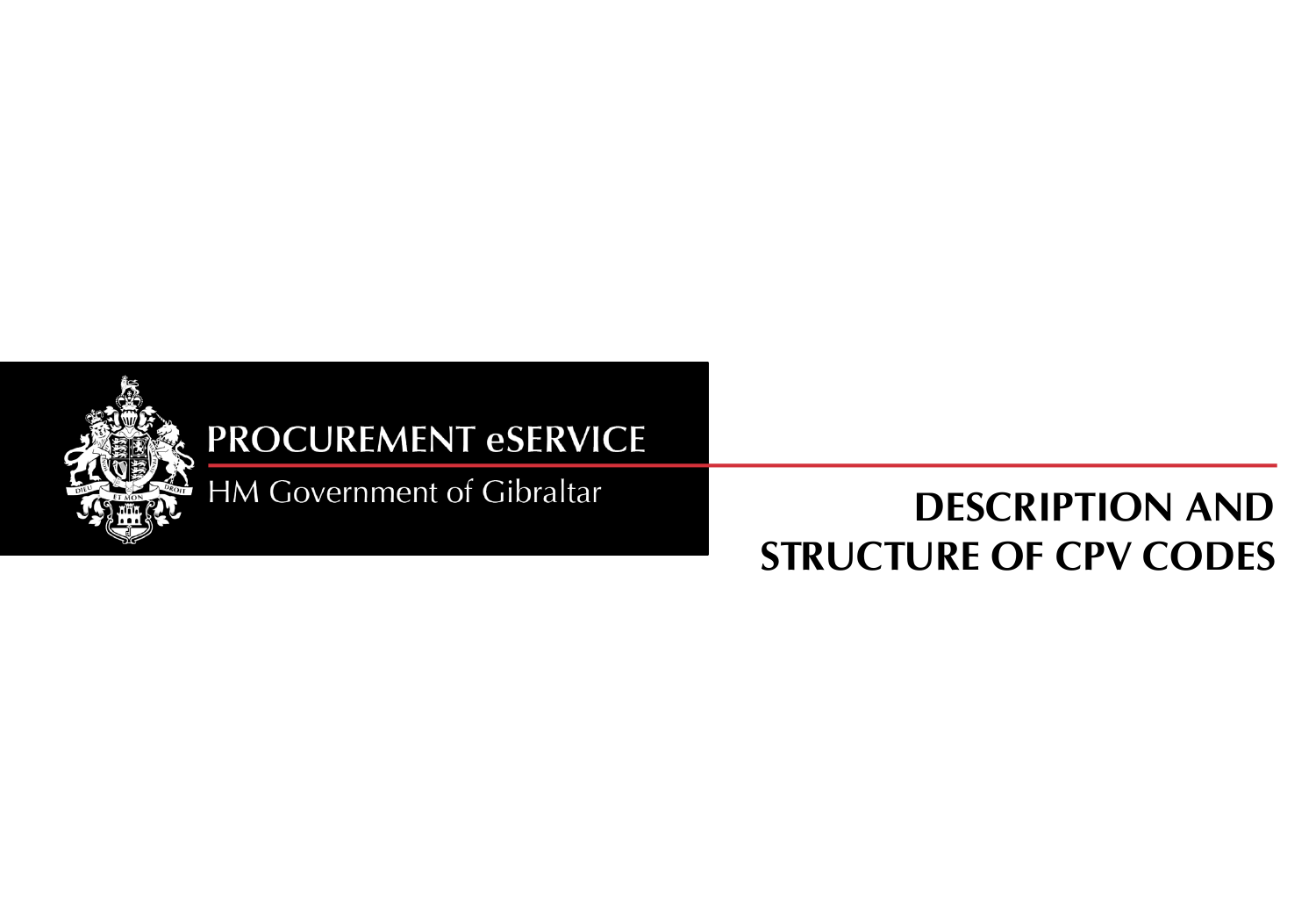

#### **DESCRIPTION & STRUCTURE OF CPV CODES**

CPV codification is based on a tree structure comprising codes of up to 9 digits associated with a wording that describes the supplies, works or services that a supplier provides.

The numerical code consists of 8 digits, subdivided as follows:

- The first two digits identify the divisions (XX000000-Y),
- The first three digits identify the groups (XXX00000-Y),
- The first four digits identify the classes (XXXX0000-Y),
- The first five digits identify the categories (XXXXX000-Y).

A ninth digit serves to verify the previous digits.

Each of the last three digits gives a greater degree of precision within each category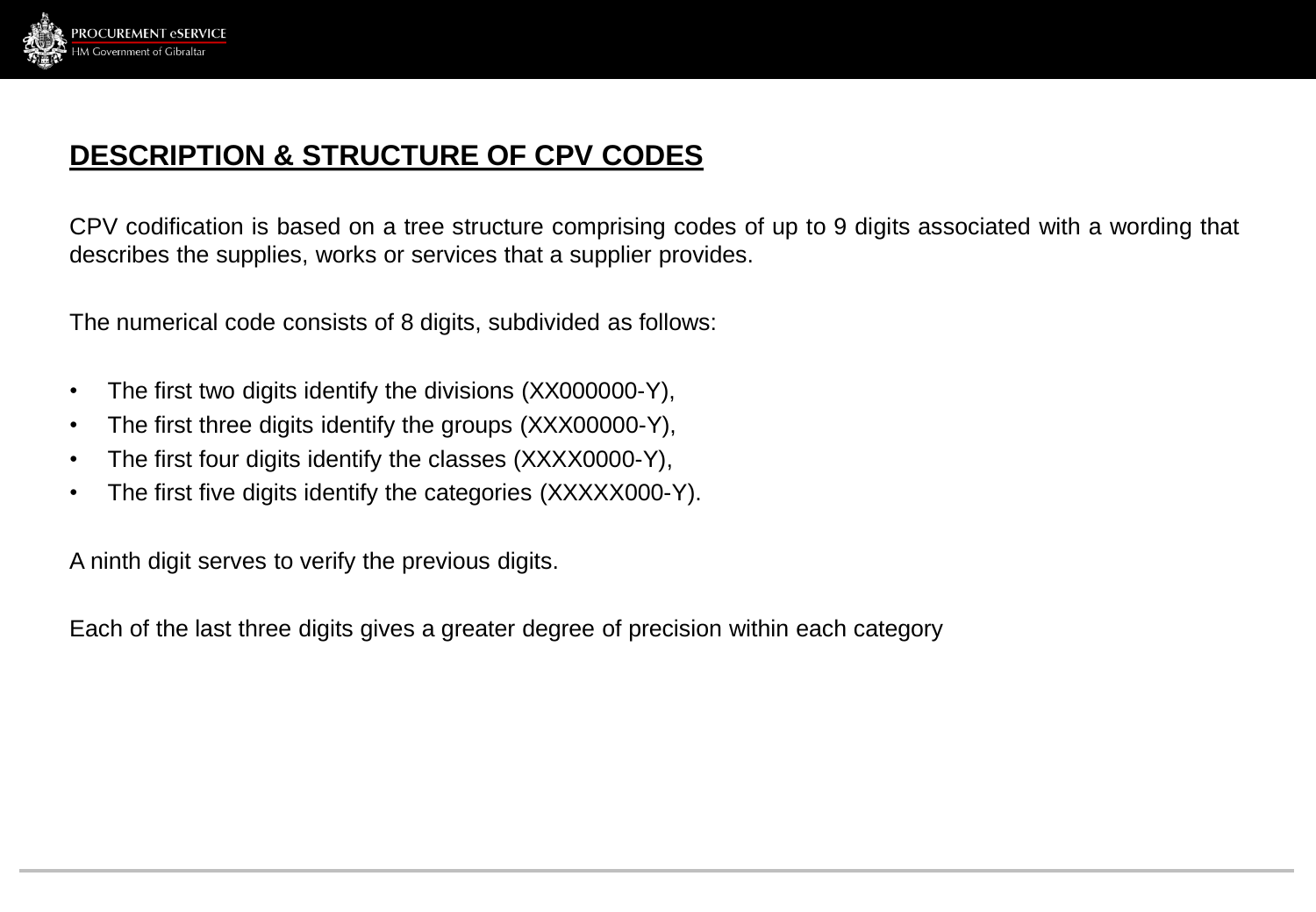

HM Government of Gibraltar

# INSTRUCTIONS FOR SELECTING CPV CODES DURING REGISTRATION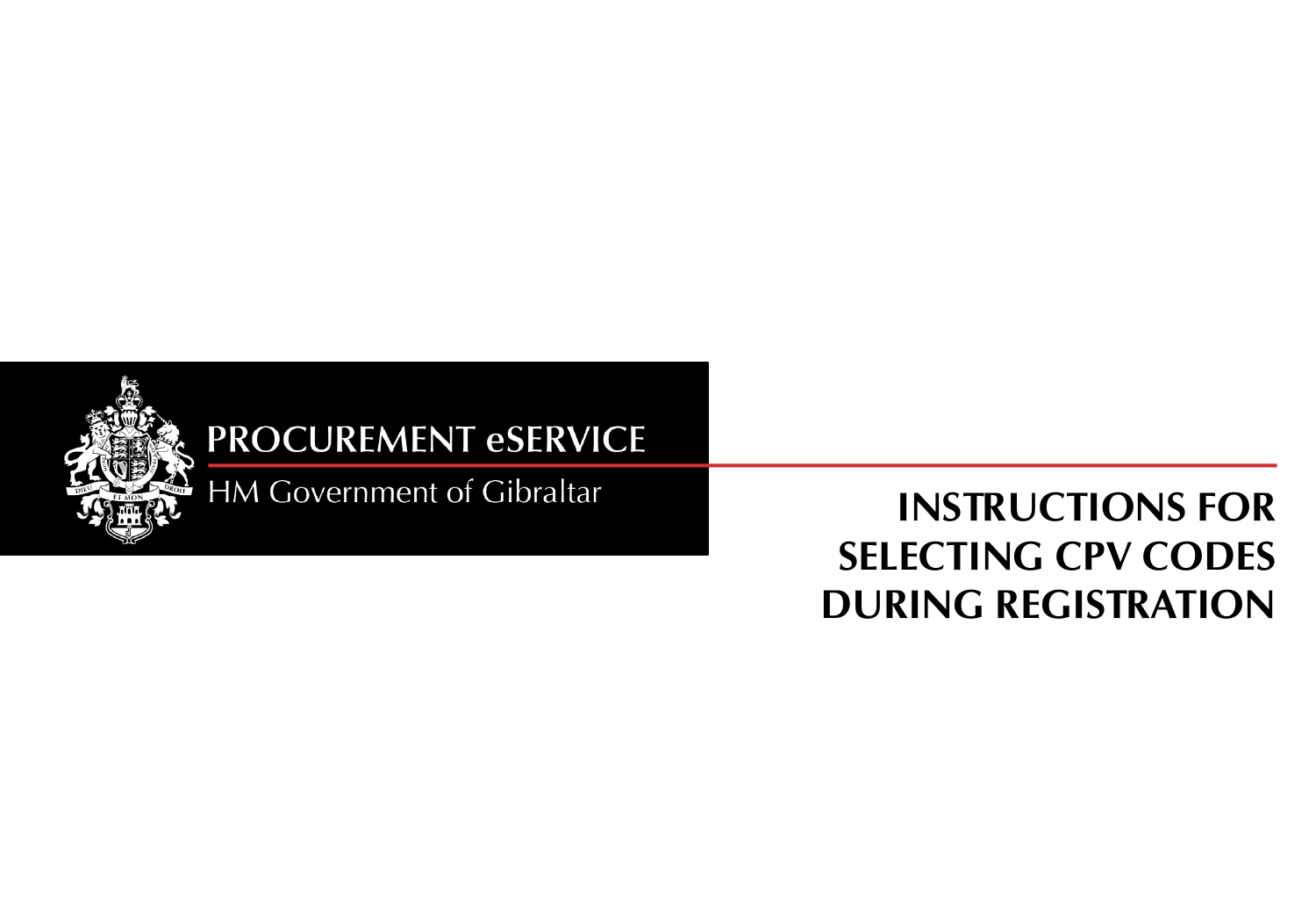# **Instructions for Selecting CPV Codes during registration (1)**

| Type some key words here describing what you sell                                                                                                                                                                                                                                                                                                                                                                                                                                                                                                                                                                                                                                                                                                                                                                                                                                                       |                                                                                                                            |
|---------------------------------------------------------------------------------------------------------------------------------------------------------------------------------------------------------------------------------------------------------------------------------------------------------------------------------------------------------------------------------------------------------------------------------------------------------------------------------------------------------------------------------------------------------------------------------------------------------------------------------------------------------------------------------------------------------------------------------------------------------------------------------------------------------------------------------------------------------------------------------------------------------|----------------------------------------------------------------------------------------------------------------------------|
| Available                                                                                                                                                                                                                                                                                                                                                                                                                                                                                                                                                                                                                                                                                                                                                                                                                                                                                               | Added                                                                                                                      |
| 03000000 : Agricultural farming fishing forestry and related products.<br>09000000: Petroleum products fuel electricity and other sources of energy.<br>14000000: Mining basic metals and related products.<br>15000000: Food beverages tobacco and related products.<br>16000000 : Agricultural machinery.<br>18000000: Clothing footwear luggage articles and accessories.<br>19000000: Leather and textile fabrics plastic and rubber materials.<br>22000000: Printed matter and related products.<br>24000000 : Chemical products.<br>30000000 : Office and computing machinery equipment and supplies except furniture and software packages.<br>31000000 : Electrical machinery apparatus equipment and consumables; Lighting.<br>32000000 : Radio television communication telecommunication and related equipment.<br>33000000 : Medical equipments pharmaceuticals and personal care products. | 侖<br>A keyword can be entered<br>into the search function and<br>the system will return all<br>codes containing that word. |
| 34000000: Transport equipment and auxiliary products to transportation.                                                                                                                                                                                                                                                                                                                                                                                                                                                                                                                                                                                                                                                                                                                                                                                                                                 |                                                                                                                            |
| 35000000: Security fire-fighting police and defence equipment.                                                                                                                                                                                                                                                                                                                                                                                                                                                                                                                                                                                                                                                                                                                                                                                                                                          |                                                                                                                            |
| 37000000: Musical instruments sport goods games toys handicraft art materials and accessories.                                                                                                                                                                                                                                                                                                                                                                                                                                                                                                                                                                                                                                                                                                                                                                                                          |                                                                                                                            |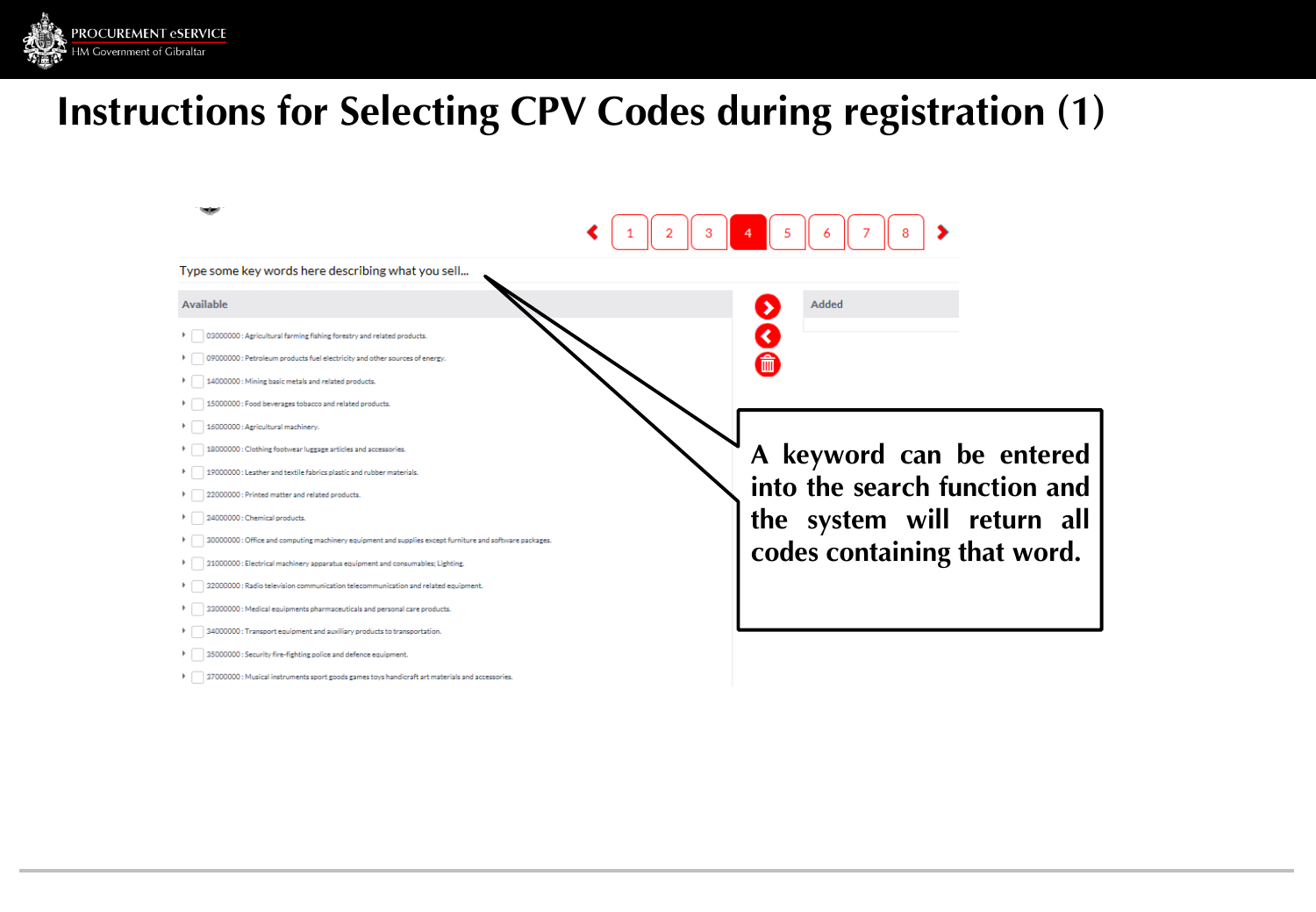

# **Instructions for Selecting CPV Codes during registration (2)**

| Milk                                                                                                                                                                                                                                                                                                                                                                                                                                                                                                                                                                                                             |                                                                                                                                                                                                                                               |
|------------------------------------------------------------------------------------------------------------------------------------------------------------------------------------------------------------------------------------------------------------------------------------------------------------------------------------------------------------------------------------------------------------------------------------------------------------------------------------------------------------------------------------------------------------------------------------------------------------------|-----------------------------------------------------------------------------------------------------------------------------------------------------------------------------------------------------------------------------------------------|
| 03331000: Fresh milk from sheep and goats.<br>03333000 : Fresh cows' milk.<br>15510000 : Milk and cream.<br>15511000: Milk.<br>15551000: Yoghurt and other fermented milk products.                                                                                                                                                                                                                                                                                                                                                                                                                              | Added                                                                                                                                                                                                                                         |
| 16620000: Milking machines.<br>15982000 : Soft drinks.<br>38434000 : Analysers.<br>42221000 : Parts of machinery for food processing.<br>24000000 : Chemical products.<br>30000000 : Office and computing machinery equipment and supplies except furniture and software packages.<br>31000000 : Electrical machinery apparatus equipment and consumables; Lighting.<br>32000000: Radio television communication telecommunication and related equipment.<br>33000000: Medical equipments pharmaceuticals and personal care products.<br>34000000: Transport equipment and auxiliary products to transportation. | In this example, a supplier may offer<br>milk products and has searched for the<br>keyword "milk". A list of codes and<br>descriptions appear within the search<br>results section that matches the search<br>criteria that has been entered. |

| | | 35000000 : Security fire-fighting police and defence equipment.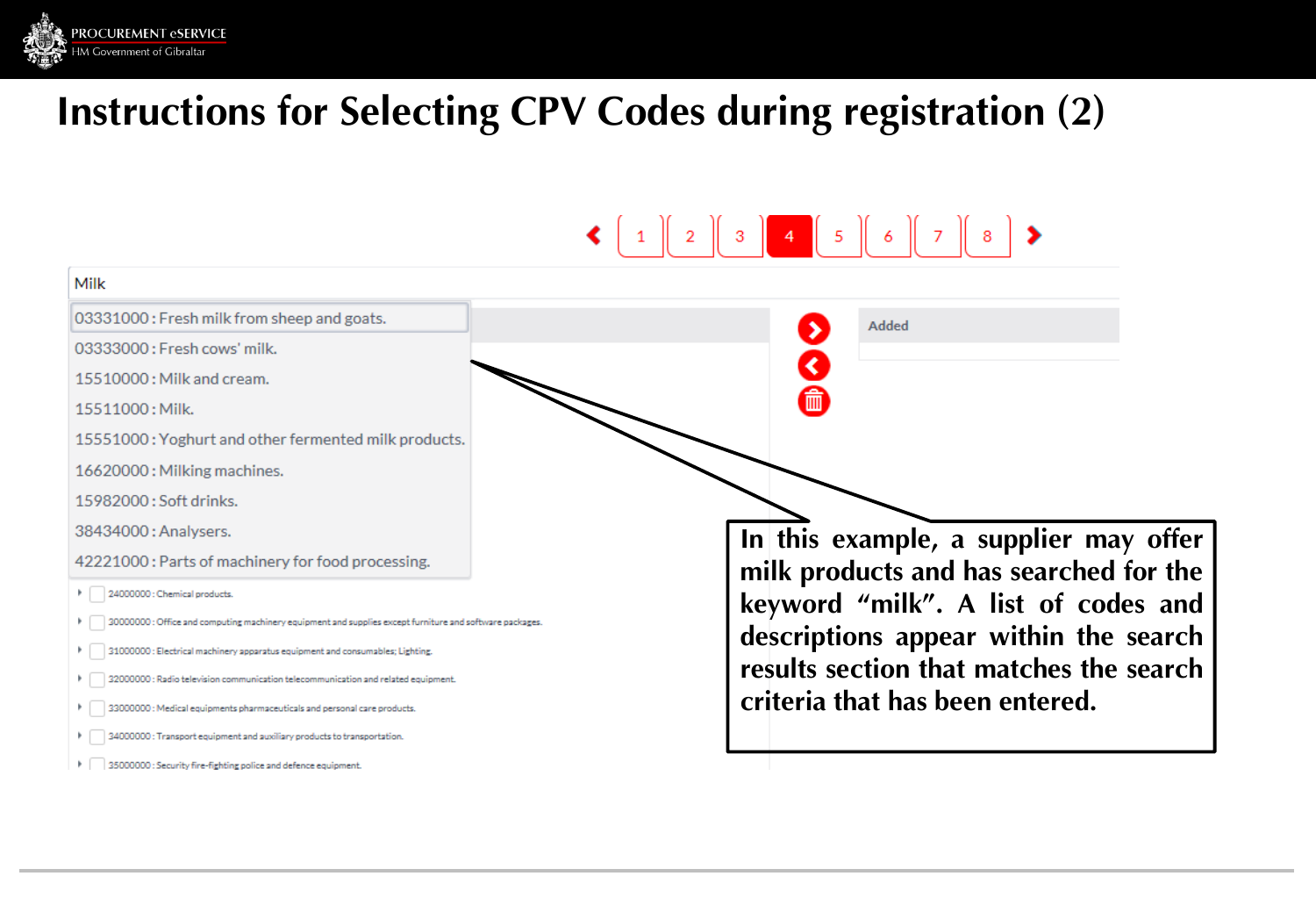

# **Instructions for Selecting CPV Codes during registration (3)**

|                                                                                                          | $\overline{2}$<br>3<br>5<br>4<br>6 |
|----------------------------------------------------------------------------------------------------------|------------------------------------|
| Milk                                                                                                     |                                    |
| 03331000: Fresh milk from sheep and goats.                                                               | Added                              |
| 03333000 : Fresh cows' milk.                                                                             |                                    |
| 15510000 : Milk and cream.                                                                               |                                    |
| 15511000: Milk.                                                                                          | 圙                                  |
| 15551000: Yoghurt and other fermented milk products.                                                     |                                    |
| 16620000: Milking machines.                                                                              |                                    |
| 15982000 : Soft drinks.                                                                                  |                                    |
| 38434000: Analysers.                                                                                     |                                    |
| 42221000: Parts of machinery for food processing.                                                        |                                    |
| 24000000 : Chemical products.                                                                            |                                    |
| 30000000 : Office and computing machinery equipment and supplies except furniture and software packages. | The supplier scrolls down to milk  |
| 31000000: Electrical machinery apparatus equipment and consumables; Lighting.                            |                                    |
| 32000000: Radio television communication telecommunication and related equipment.                        |                                    |
|                                                                                                          |                                    |

ገ $\epsilon$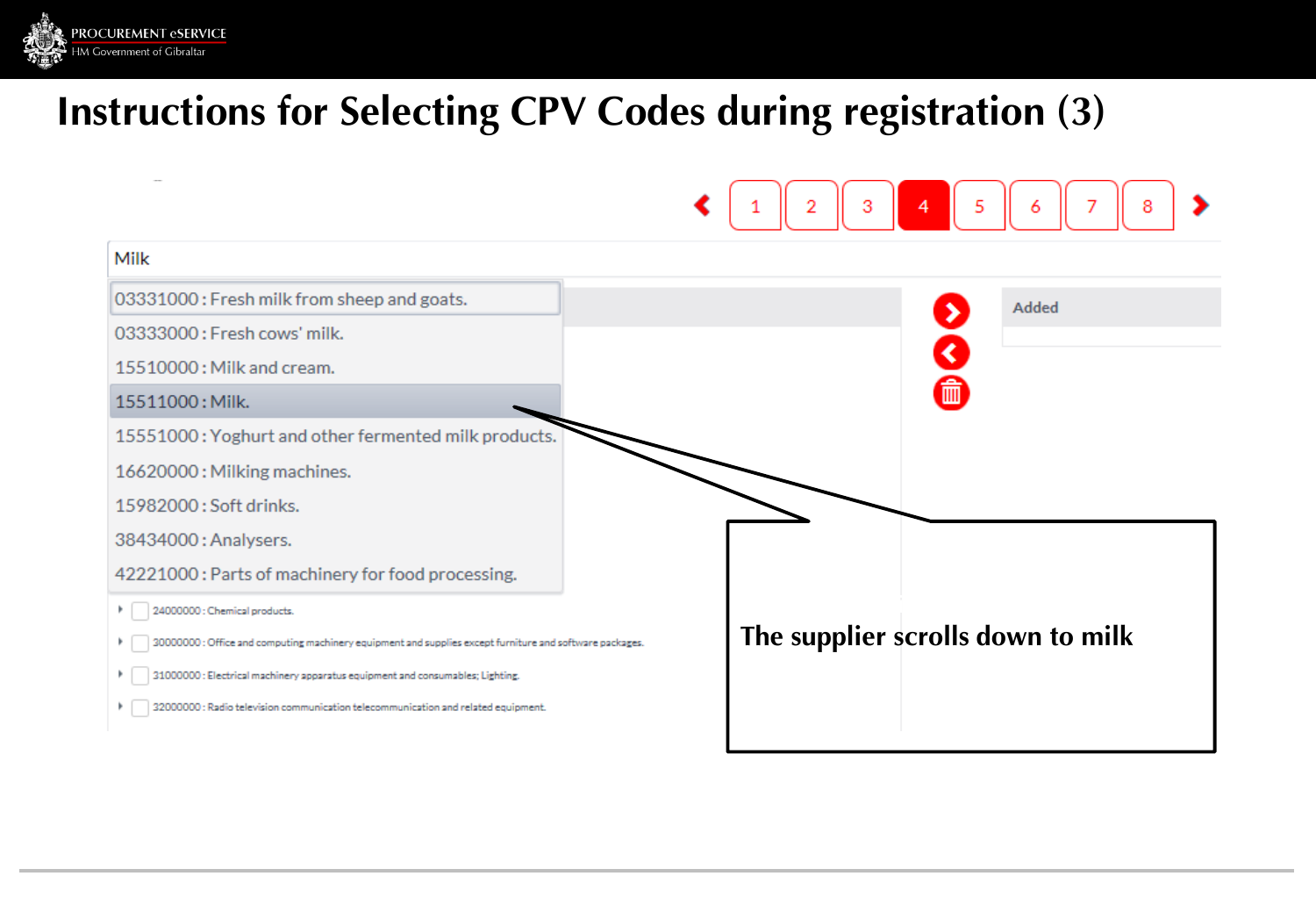# **Instructions for Selecting CPV Codes during registration (4)**

**ROCUREMENT eSERVICI** IM Government of Gibra



Please take your time completing this section the information will be used to match your business to relevant Opportunities. However, you can always add or remove CPV Codes once you have registered.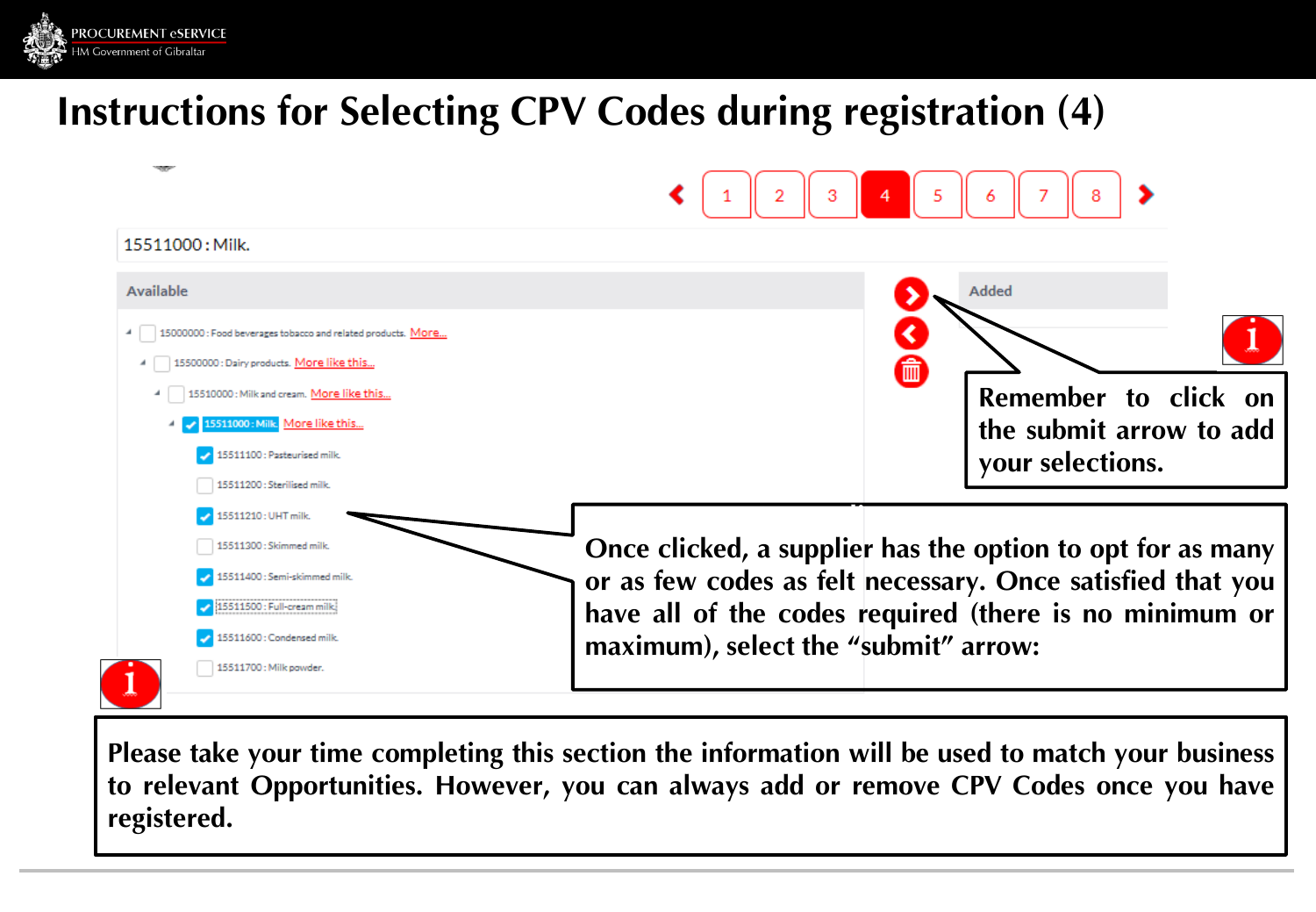

HM Government of Gibraltar

#### CPV CODES AFTER REGISTRATION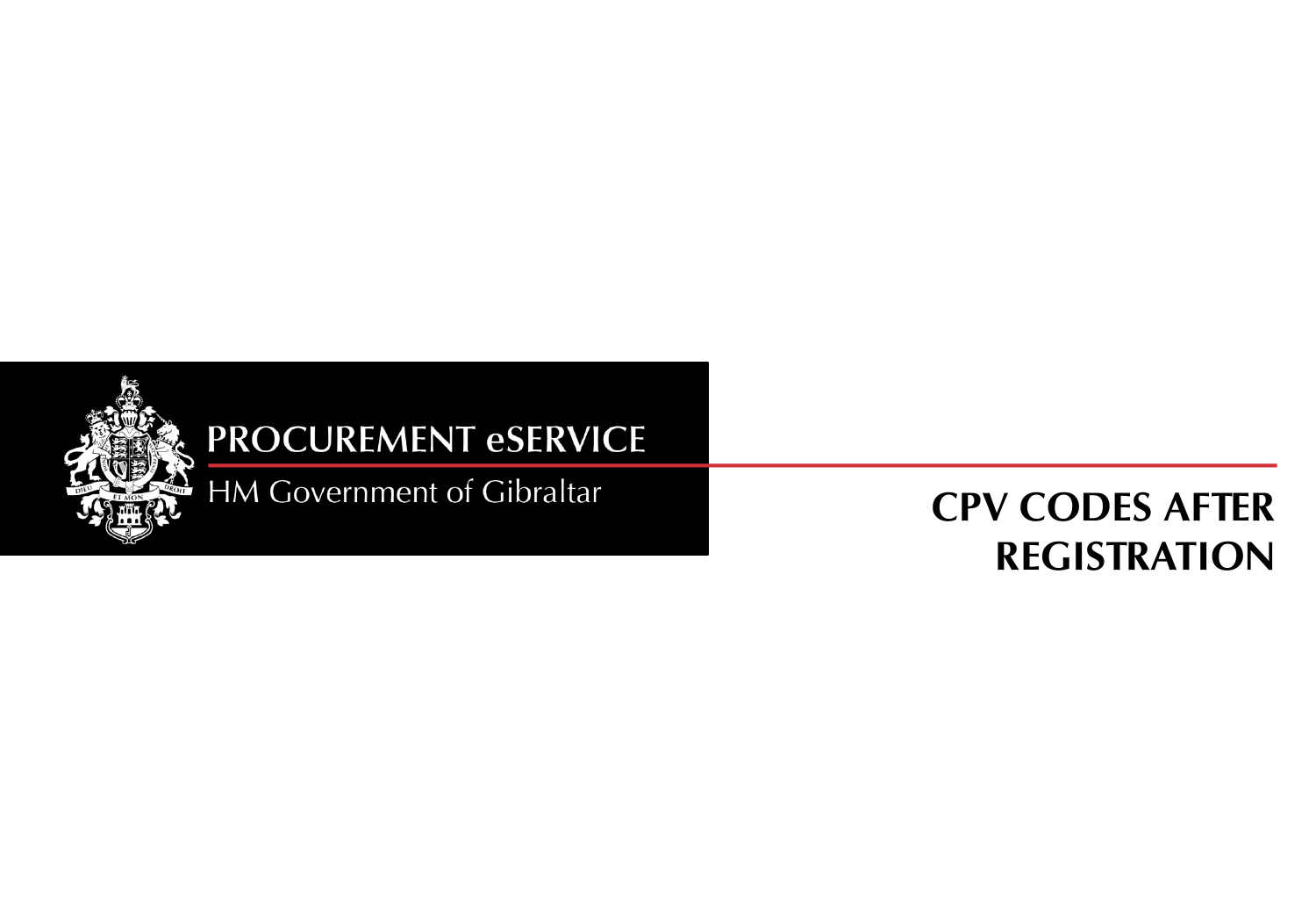

#### **CPV CODES AFTER REGISTRATION (1)**

**This process may be repeated as many times as necessary, in order to add all of the codes that reflect the nature of your business and what exactly you provide as a supplier.** 

**A supplier may also opt to add codes as and when necessary, whenever a supplier chooses to do so:**

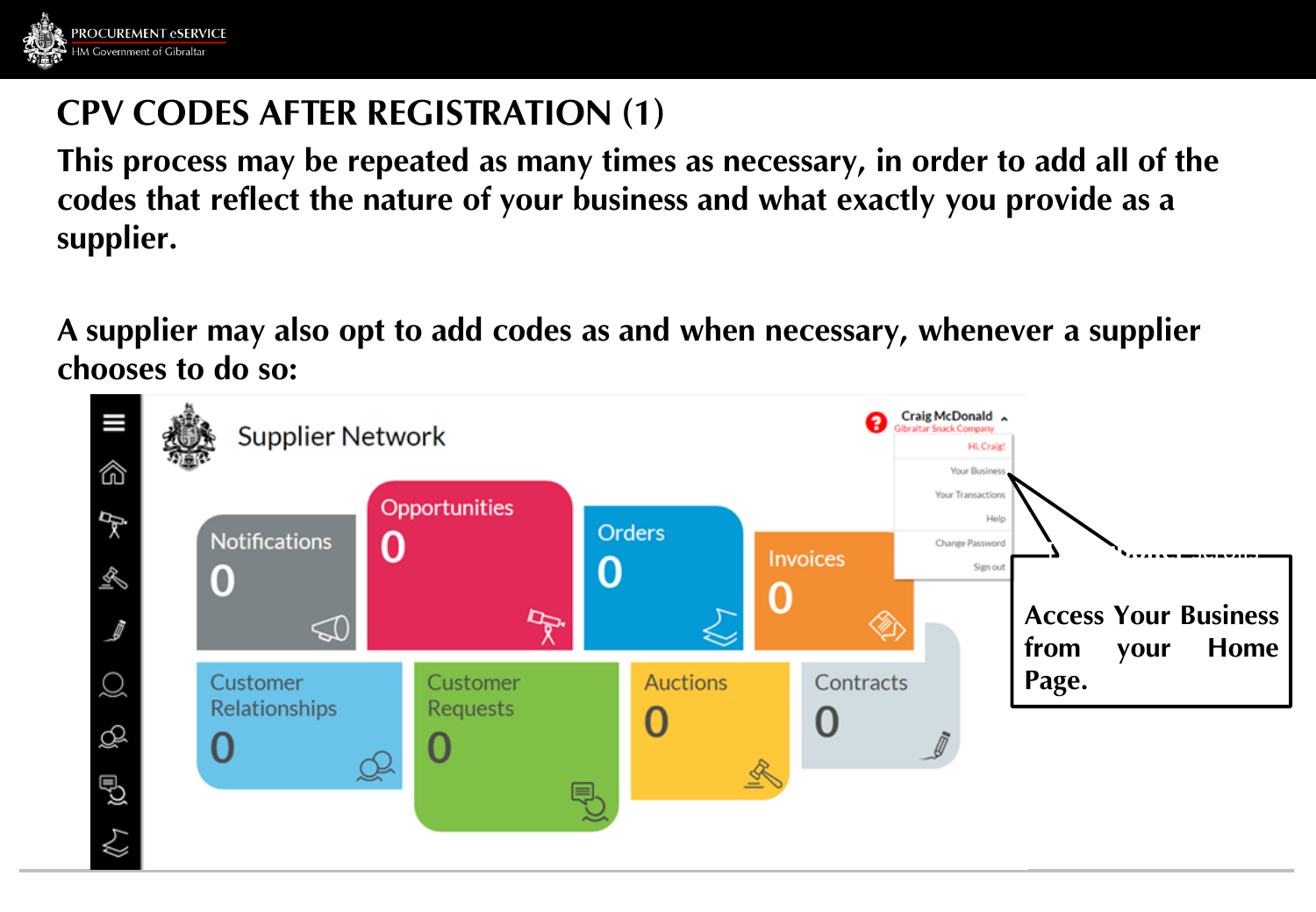

#### **CPV CODES AFTER REGISTRATION (2)**

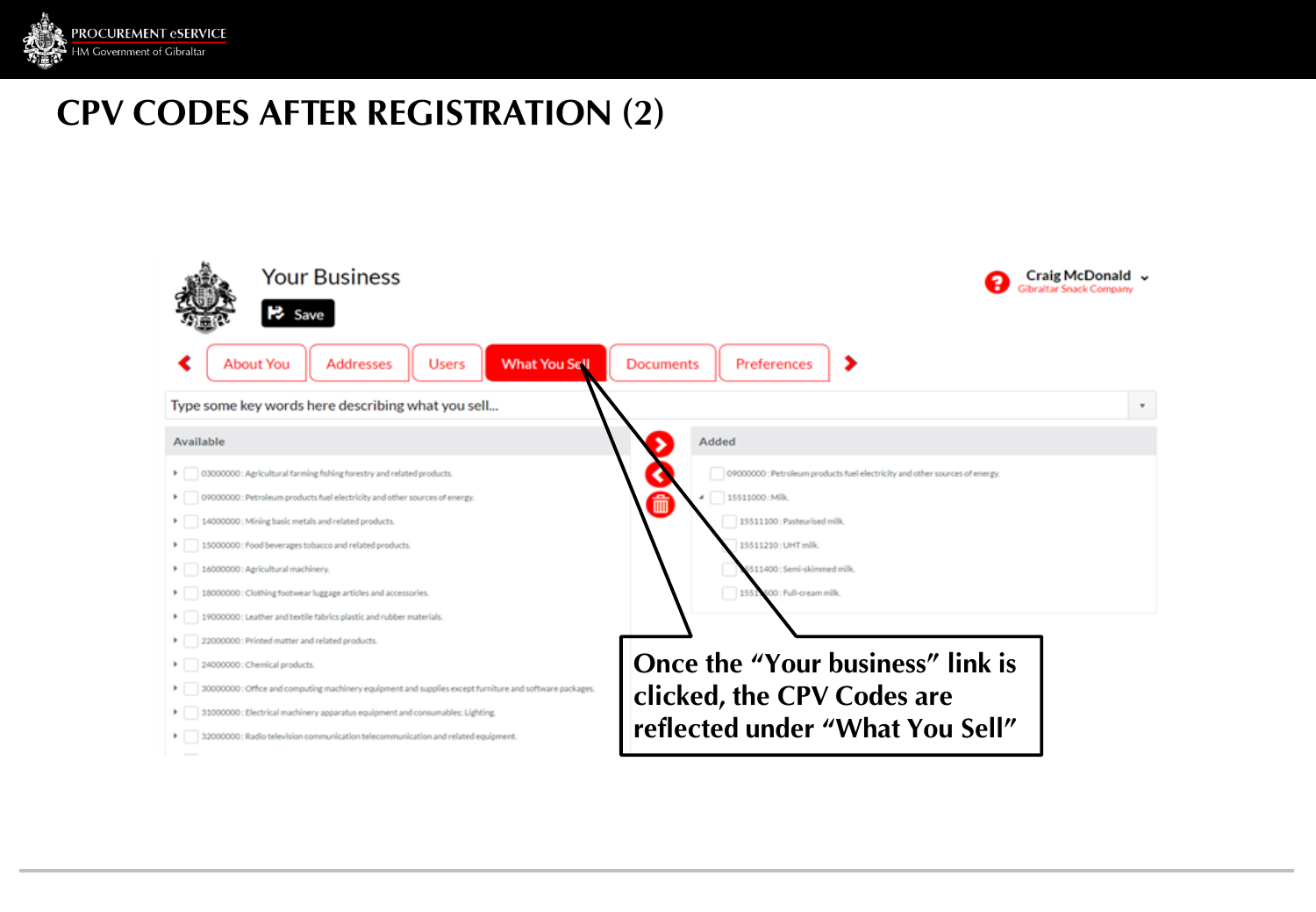

#### FOR FURTHER INFORMATION ON CPV CODES CLICK ON THE FOLLOWING LINK:

<https://simap.ted.europa.eu/cpv>